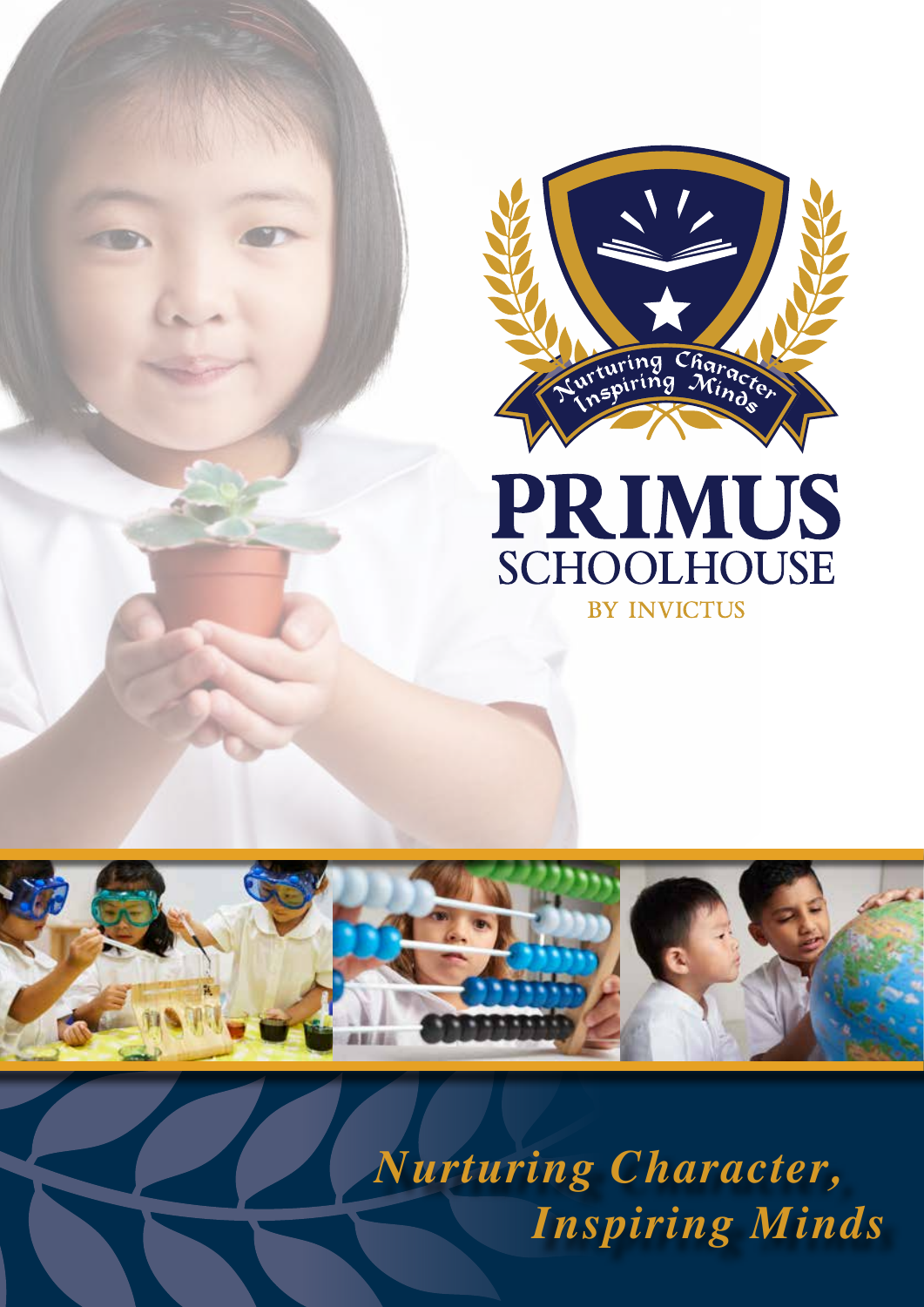## **Welcome to PRIMUS SCHOOLHOUSE**



**Primus Schoolhouse** by Invictus is a premium pre-school offering high quality education and child care. We are a truly global community welcoming families from all over the world to learn and play in a nurturing environment. Open to children 18 months – 6 years of age, through the two strong pillars of academic achievement and excellence in care, we aspire to give each child a great start in their learning and development. Our goal is to nurture a love of learning and to support the children to develop all the skills and attributes for future success at school and beyond.



**Primus Schoolhouse Singapore** offers a unique curriculum combining the best of the British and Singaporean education programmes and traditions. The combination of these and our caring, dedicated staff enable each child to be supported and guided to grow and develop their potential within a nurturing and engaging environment.

The children experience a contemporary education with a strong foundation based on the traditions and core values that lie at the heart of our school. The curriculum and programmes reflect the context and culture of Singapore and the UK.

Children from Primus Schoolhouse will seek to move on to high performing local and international schools. Therefore, we ensure they are fully prepared to meet and enjoy future experiences and challenges.

*Nurturing character, inspiring minds*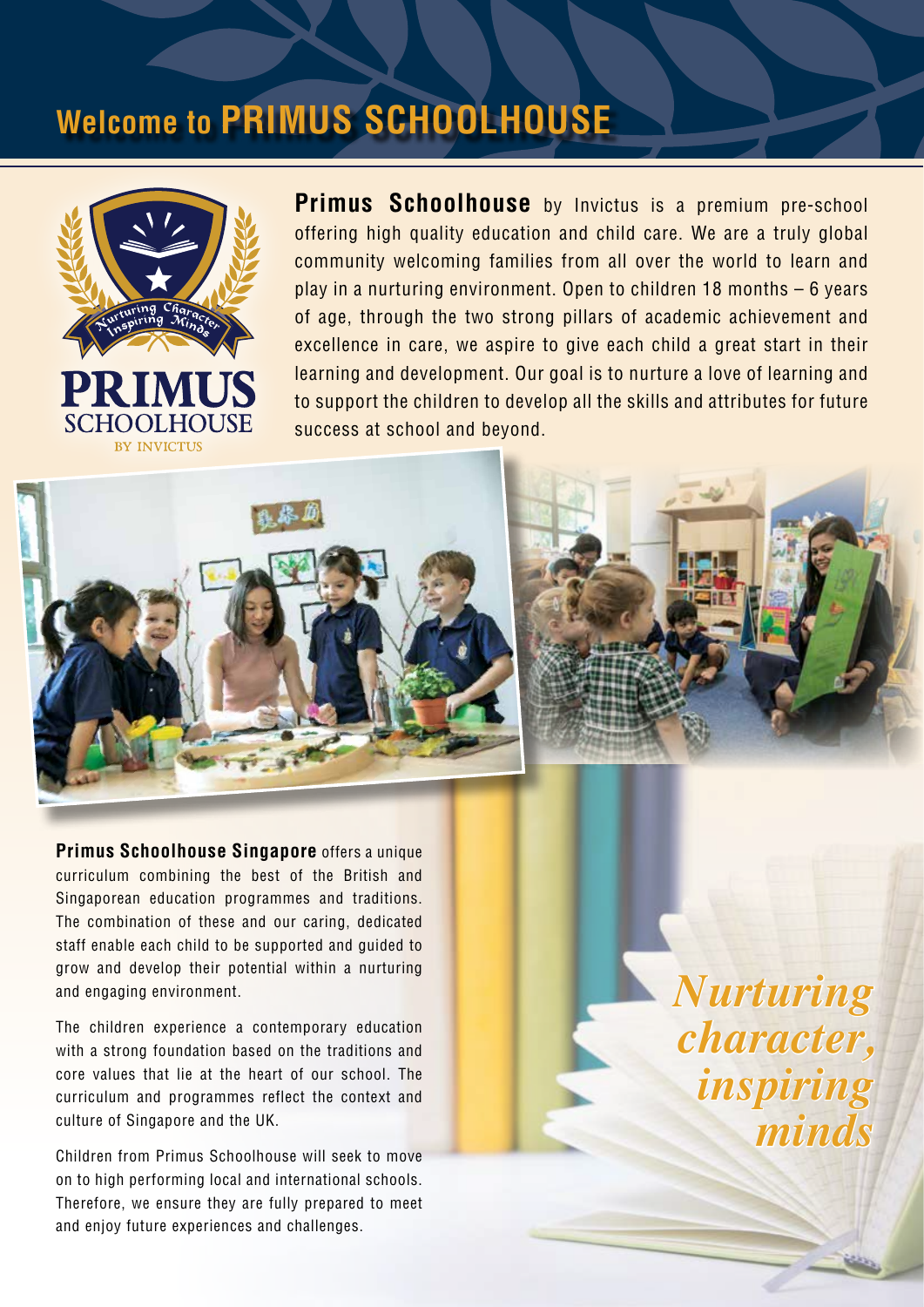### **OUR HERITAGE**

Founded in 2015, Invictus International School has grown from 40 students and 15 staff to over 1,500 students and 300 staff with campuses that reach beyond Singapore's shores, including Hong Kong, China, Cambodia and Thailand.

Invictus International School is a subsidiary of Sing-Ed Global Schoolhouse Pte Ltd (Sing-Ed), the education arm of the Singapore Exchange mainboard listed Chip Eng Seng Corporation.

While being part of a fast-growing network of Invictus schools across Asia-Pacific, what sets Primus Schoolhouse by Invictus apart is its combination of premium facilities with a more personalised and supportive learning approach.



#### **CONTEMPORARY LEARNING WITH TRADITIONAL VALUES**

The children experience a wide range of engaging and stimulating learning experiences across the seven spheres of the Primus Schoolhouse curriculum. Our small, nurturing centres ensure each child is supported to achieve the goals and objectives appropriate to his or her individual stage of development.

#### **The Seven Spheres of the Primus Schoolhouse Curriculum**

- Language Arts English
- Language Arts Chinese
- Mathematical Thinking
- Personal Empowerment
- Inquiring Minds
- **Creativity and Culture**
- **Healthy Bodies**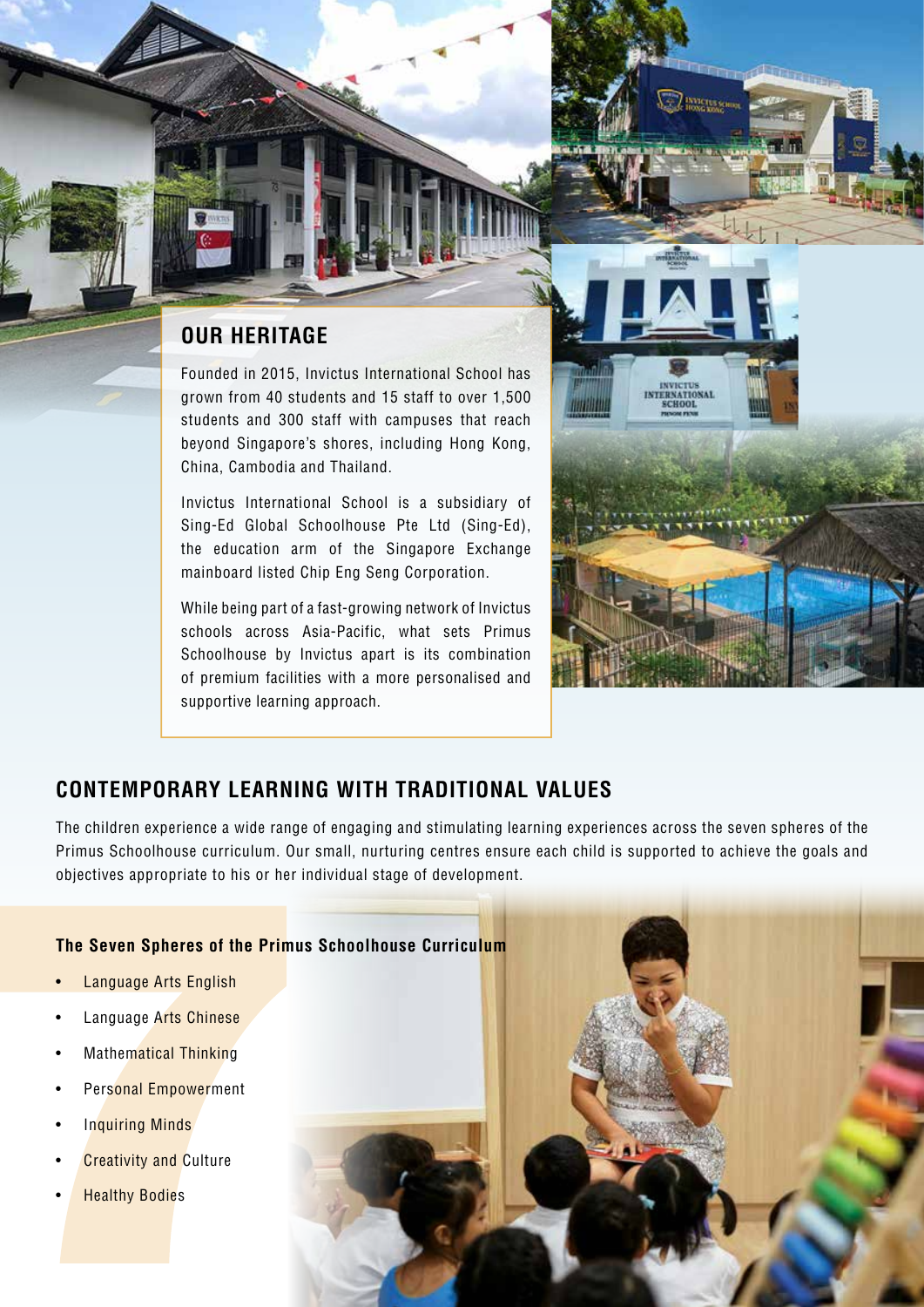## **NURTURING CHILDREN OF GOOD CHARACTER**

Primus Schoolhouse children and their families experience a unique environment which truly nurtures their development and lays the foundations of good character. The Primus values lie at the heart of school policies, the curriculum and day-to-day endeavours. All of the staff at Primus Schoolhouse are working with a common purpose and for the children; this leads to educational and personal/social outcomes with integrity and coherence.

We implement the Virtues Project at Primus Schoolhouse to ensure a positive and nurturing environment to support the development of the children's personal and social skills and their character. There is a strong emphasis on the children's holistic development.

#### **LEARNING PARTNERSHIP**

At Primus Schoolhouse we believe that the education of a child is most successful when teachers and parents collaborate together for the good of each child. We appreciate the trust parents place in us by choosing Primus Schoolhouse and we value and nurture positive relationships between parents and teachers. To achieve this, excellent communication between parents and teachers is our promise.

#### **WHAT WE OFFER**

Excellence in Education for 18 months – 6 years.

British independent school traditions and a unique curriculum based on the Early Years Foundation Stage (UK) and influenced by the Nurturing Early Learners Framework (Singapore).





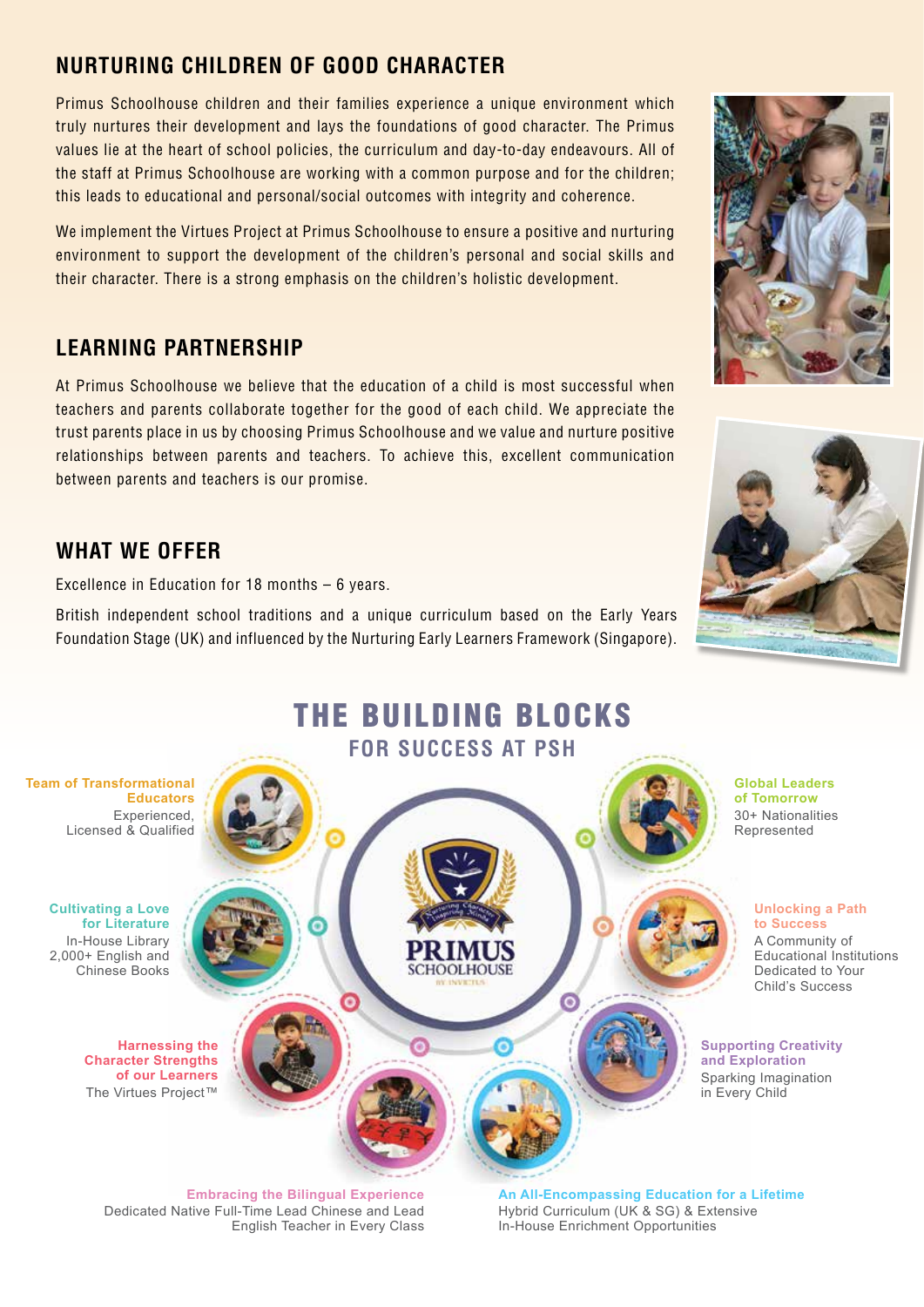### **LEARNING AT PRIMUS SCHOOLHOUSE**

Through play, children are curious, active, engaged and motivated to learn. At Primus Schoolhouse, children are given time to explore new and developing skills, to experiment, repeat and practice discoveries in a meaningful context until they are fully integrated. Allowing children to re-visit situations, experiments and discoveries fosters self-esteem as they gain confidence in their abilities. Children then have a positive selfidentity from which a love of learning is created. Teachers inspire children to represent their understandings in a wide range of ways, role-play, art, writing, talking, and demonstrating. We encourage reflection and selfevaluation, fostering self-initiated learning.

In our engaging programme, books transcend all curriculum areas. Integrated Inquiries provide a meaningful context for the development of learning outcomes. We start from what the children already know, value this knowledge, and plan learning experiences to sort out ideas and extend thinking. Primus Schoolhouse teachers are flexible and responsive to that unexpected 'teachable moment'.

At Primus Schoolhouse we believe that nurturing skills, attitudes and values ensure our children are confident leaders and responsible global citizens.





10000000

# *Nurturing character, inspiring minds*

**MARITAGE AND THE LINES** 

*<u>DESIGNER SIGNALISMENT CONTINUES.</u>*